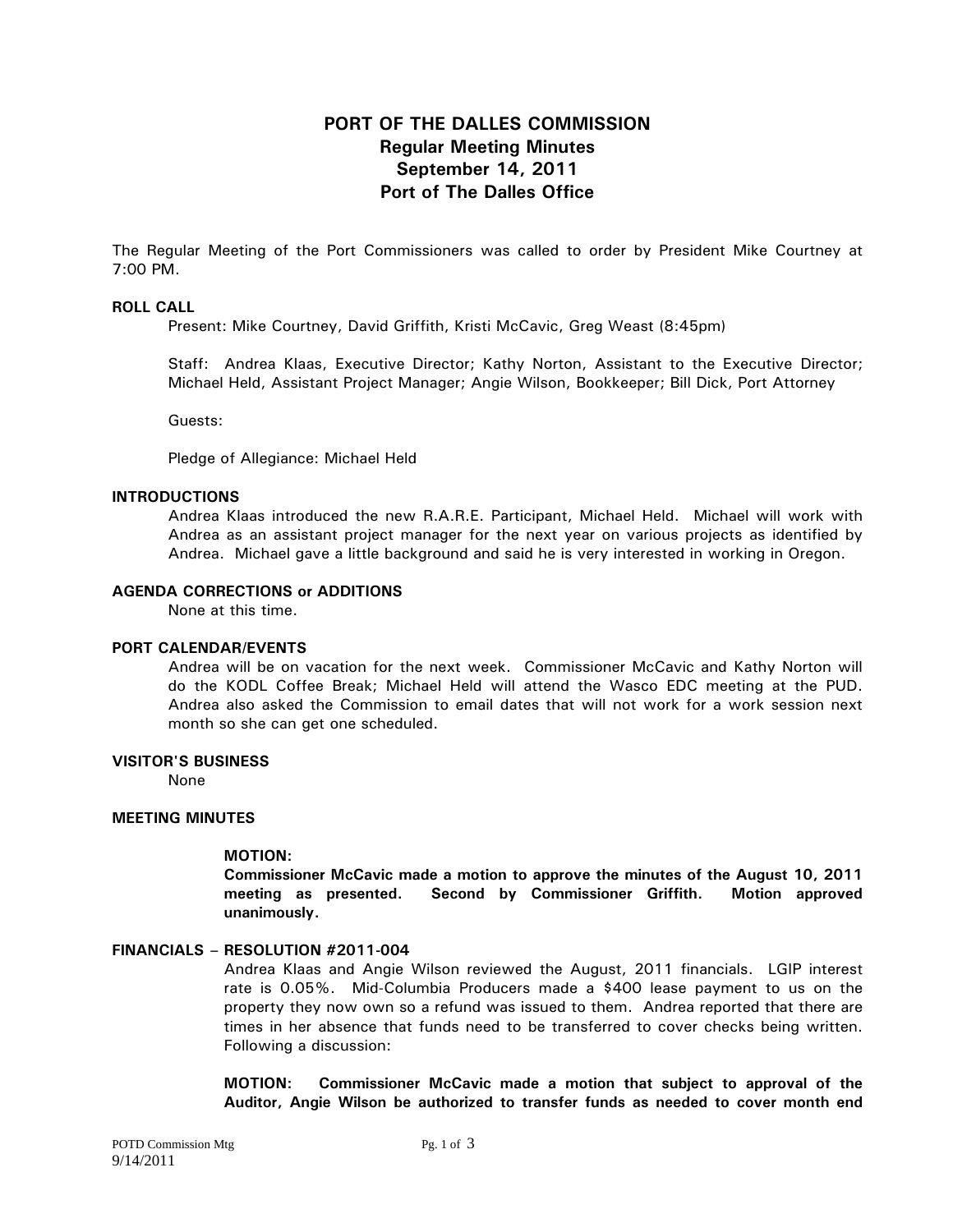**checks in the event that Andrea Klaas is not available. Second by Commissioner Griffith. Motion approved unanimously.** 

# **STAFF REPORT**

*1. Monthly Highlights –* Andrea Klaas: Commissioner McFadden, Carolyn Meese and Andrea met with Annette Liebe, the Governors Liaison to his community development team. Many topics were discussed with the underlying message being that it is very difficult to get projects through the State and Federal regulatory system; MCEDD put together a draft proposal on how a Port/Community funded economic development fund would work; Business Expansion Program, new state program will give companies expanding in Oregon an income tax rebate, More information as it becomes available; Discussion with Joan Silver on ways to give developers some leverage against the lopsided land use/permit appeal process; update on annual joint OIB and WIB meeting; report on survey done by the Mayor's Committee of the challenges facing businesses in The Dalles. Copy of the survey was provided; Commissioner McFadden and Andrea met with Wayne Kinney, Sen. Wyden's Oregon staff person and Susanna Juilber, Senator Merkley's Oregon staffer to talk about Federal regulatory issues. Presented with the policy paper that Commissioner McFadden is taking to DC. Discussion on Port contributions to local organizations. Currently, staff has received requests from Meals On Wheels for \$100.00 and Pig Bowl for \$50.00.

> **MOTION: Commissioner McCavic made a motion to approve a \$100 donation to Meals on Wheels and a \$50 donation to the Pig Bowl. Second by Commissioner Griffith. Motion passed.**

*2. Budget Committee:* Andrea Klaas reported that by State Statute it is suggested the Port have 5 Port Commissioners and 5 Port district citizen representatives on the Budget Committee. Currently there are 3 vacancies on the Budget Committee. Joan Silver has submitted an application for a position on the Budget Committee. Steve Kramer has stated his interest in continuing to serve on the Budget Committee. Janna Webb has also asked for an application to apply to serve on the Budget Committee. Andrea contacted current member Sandi Olsen to confirm her desire to continue on the committee but has not received a response.

> **MOTION: Commissioner McCavic made a motion to appoint Joan Silver and Janna Webb to fill positions expiring on June 30, 2013 on the Budget Committee and to reappoint Steve Kramer and Sandi Olsen (if she is interested) to positions expiring June 30, 2014 on the Budget Committee. Second by Commissioner Griffith. Motion passed unanimously.**

- *3. Wasco County Focus Group:* Andrea Klaas reported that the new Wasco County Planning Director, John Roberts, is forming a citizen's advisory group to help the County Planning department set policy and prioritize their projects. Andrea will have John come to a future Commission meeting.
- *4. Community Development Fund:* Andrea updated the Commission further on the concept of a Community Development Fund. MCEDD had prepared a concept paper that Andrea provided for the Commission. The Mayor's Advisory group felt this was an interesting idea.
- *5. Marina Update:* Kathy Norton updated the Commission on activities at the Marina. Kathy reported on her visits to the Port of Hood River, Port of Cascade Locks and two Marinas in the Portland area.The purpose of the visits was to review their procedures, utility systems, etc., to help outline a management plan for the Marina. Kathy will provide this draft by the end of the week; The August 16, 2011 Marina Committee meeting was cancelled because of